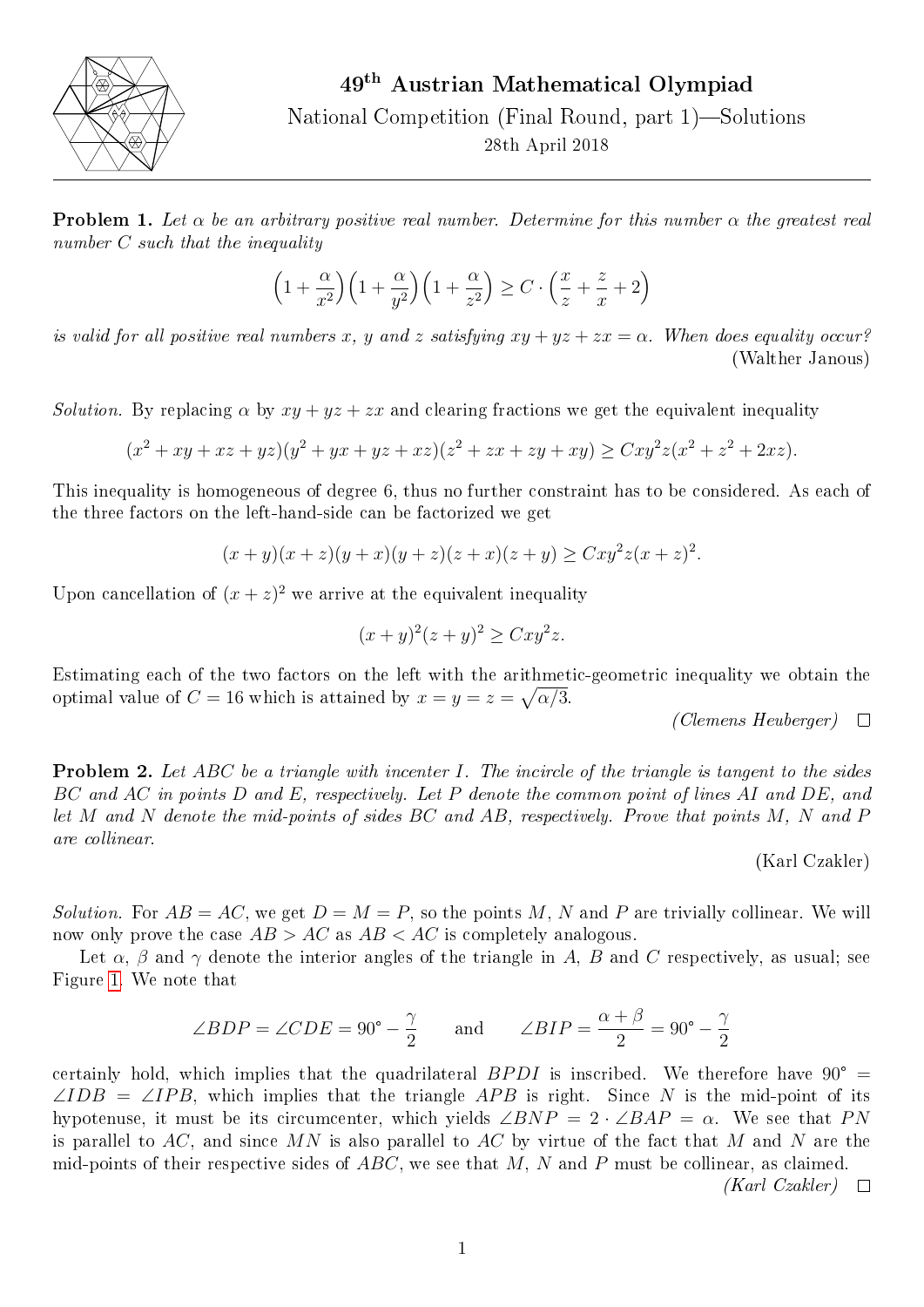<span id="page-1-0"></span>

Figure 1: Problem 2

Problem 3. Alice and Bob determine a number with 2018 digits in the decimal system by choosing digits from left to right. Alice starts and then they each choose a digit in turn. They have to observe the rule that each digit must differ from the previously chosen digit modulo  $3$ .

Since Bob will make the last move, he bets that he can make sure that the final number is divisible by 3. Can Alice avoid that?

(Richard Henner)

Solution. It is well-known that every number is congruent to its sum of digits in the decimal system modulo 3. It is therefore sufficient to consider the digits modulo 3. In particular, it is enough to only consider digits in  $\{1, 2, 3\}.$ 

In the fourth move from the end, Alice makes sure that the sum of the digits is not divisible by 3 after her move. This is always possible because she has two options which cannot both lead to multiples of 3. After the next move, the sum of digits is congruent to some x modulo 3, but x is not the digit chosen by Bob because the sum of digits was not a multiple of 3 before Bob's move.

In the penultimate move, Alice can therefore choose  $x$ . After her move, the sum of digits is congruent to  $2x \equiv -x$  modulo 3. In order to get a multiple of 3, Bob would have to choose another x, which is prohibited.

Therefore, Bob cannot reach his goal.

(Theresia Eisenkölbl)  $\Box$ 

**Problem 4.** Let M be a set containing positive integers with the following three properties:

(1) 2018  $\in$  M.

(2) If  $m \in M$ , then all positive divisors of m are also elements of M.

(3) For all elements k,  $m \in M$  with  $1 < k < m$ , the number  $km + 1$  is also an element of M.